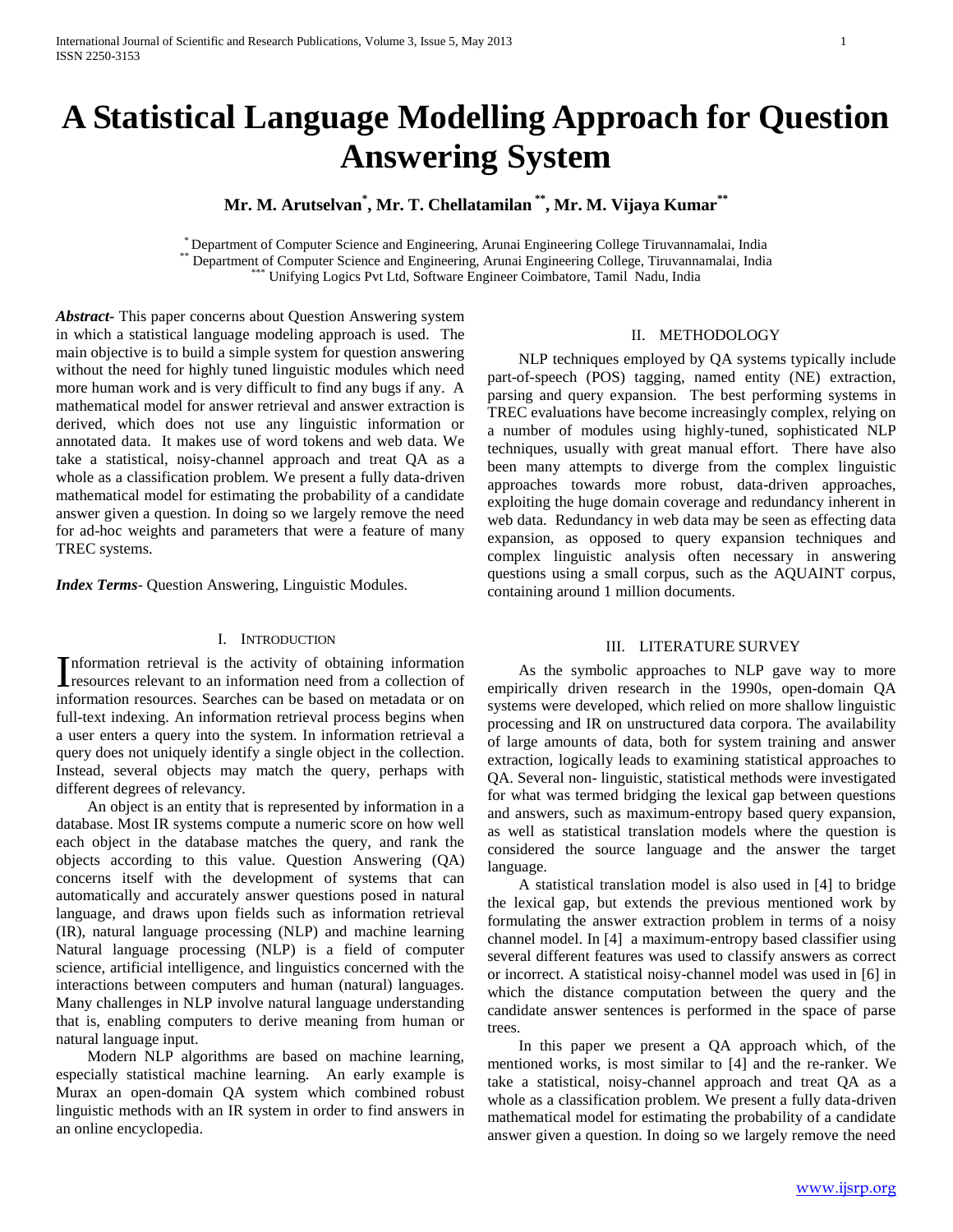for ad-hoc weights and parameters that were a feature of many TREC systems. Our motivation is the rapid development of datadriven QA systems in new languages where the need for highly tuned linguistic modules is removed. Apart from our mathematical model for QA, the main difference between our approach and many contemporary approaches to QA is that we only use word tokens in our system and do not employ NE extraction or any other linguistic information, e.g. from semantic analysis or question parsing; nor do we use hand-crafted or annotated lexical resources such as WordNet.

## IV. SYSTEM ARCHITECTURE

 A typical state-of-the-art QA system architecture has a question analysis module which processes a question posed by the user. It constructs a query that is used by an IR module, as well as answer type information that is used by an AE module. The IR module retrieves documents or passages from a corpus, e.g. a newspaper corpus or the World Wide Web, and passes them to the AE module. Ideally the retrieved question and answer type information, answer hypotheses are extracted and presented to the user as a ranked list. The architecture of our QA



**Fig.1 Architecture of our QA system**

 System is shown in Fig. 1 follows this pattern closely, although it doesn't have a separate question analysis module. Question processing is an integral part of the IR and AE modules and only involves tokenization and removal of stop-words. Moreover, answer type analysis is not explicitly performed, but implicitly done in the AE module.

 In the AE module candidate answers are extracted from the retrieved text. These candidate answers are then ranked according to the probability of the candidate answer *A* given the question *Q*. The next section explains in detail how this probability is estimated.

#### V. PREPROCESSING

 In this phase of the Project, document collections are preprocessed in order to remove stopwords and to store other words in dictionary. This process is repeated for queries also. A stop list which contains a minimum of 500 words is used for preprocessing the document collections and queries. A dictionary is maintained for storing and updating the number of

words which are not stopwords, for further processing.

#### VI. LANGUAGE MODEL GENERATION

 The Statistical Language Model mainly concerns on a probabilistic distribution over a word sequences. It provides a principled way to quantify the uncertainties associated with the natural language. After the pre-processing process language model is generated for each and every document. That is for every words present in a document a probabilistic value is assigned.

$$
P(t|D) = P(t|\theta_D) = \frac{tf_{t,D}}{N_D} \tag{1}
$$

#### VII. ANSWER EXTRACTION

 It is the most important phase of the project in which the documents which are relevant to the given query will be extracted from the document collections. This process is done by generating language model for both query and document collections and the value of query is compared against every document. The document whose value is higher than any other document will be ranked as one and other documents are ranked vice versa..

 We consider the dependence of an answer *A* on the question *Q*, where each is considered to be a string of |*A*| words *A*   $= (a_1, \ldots, a | A |)$  and  $|Q|$  words  $Q = (q_1, \ldots, q | Q |)$ , respectively. In particular, we hypothesize that the answer *A* depends on two sets of features  $W = W(Q)$  and  $X = X(Q)$  as follows:

# $P(A|Q) = P(A|W,X),$

where  $W = \{w1, ..., w|W|\}$  can be thought of as a set of |*W*| features describing the "question-type" part of *Q* such as *when*, *why, how, etc.* and  $X = \{x1, \ldots, x|X| \}$  is a set of |*X*| features comprising the "information-bearing" part of *Q*, i.e. what the question is actually about and what it refers to.

 $Score(Q, D) = P(Q, \theta_n) = \prod_{i=1}^n P(q_i | \theta_n)$ 

## VIII. EXPERIMENT

 For our experiments we use the factoid questions from the TREC QA tracks. Text processing of corpus, web data, questions and answers is intentionally minimal; it involves only removing unnecessary mark-up and CACM datasets for searching documents. By using the query sets documents are ranked and listed. In our experiment, ranked documents are listed. The precision and recall values are calculated for the listed documents and a graph is drawn based on these values.